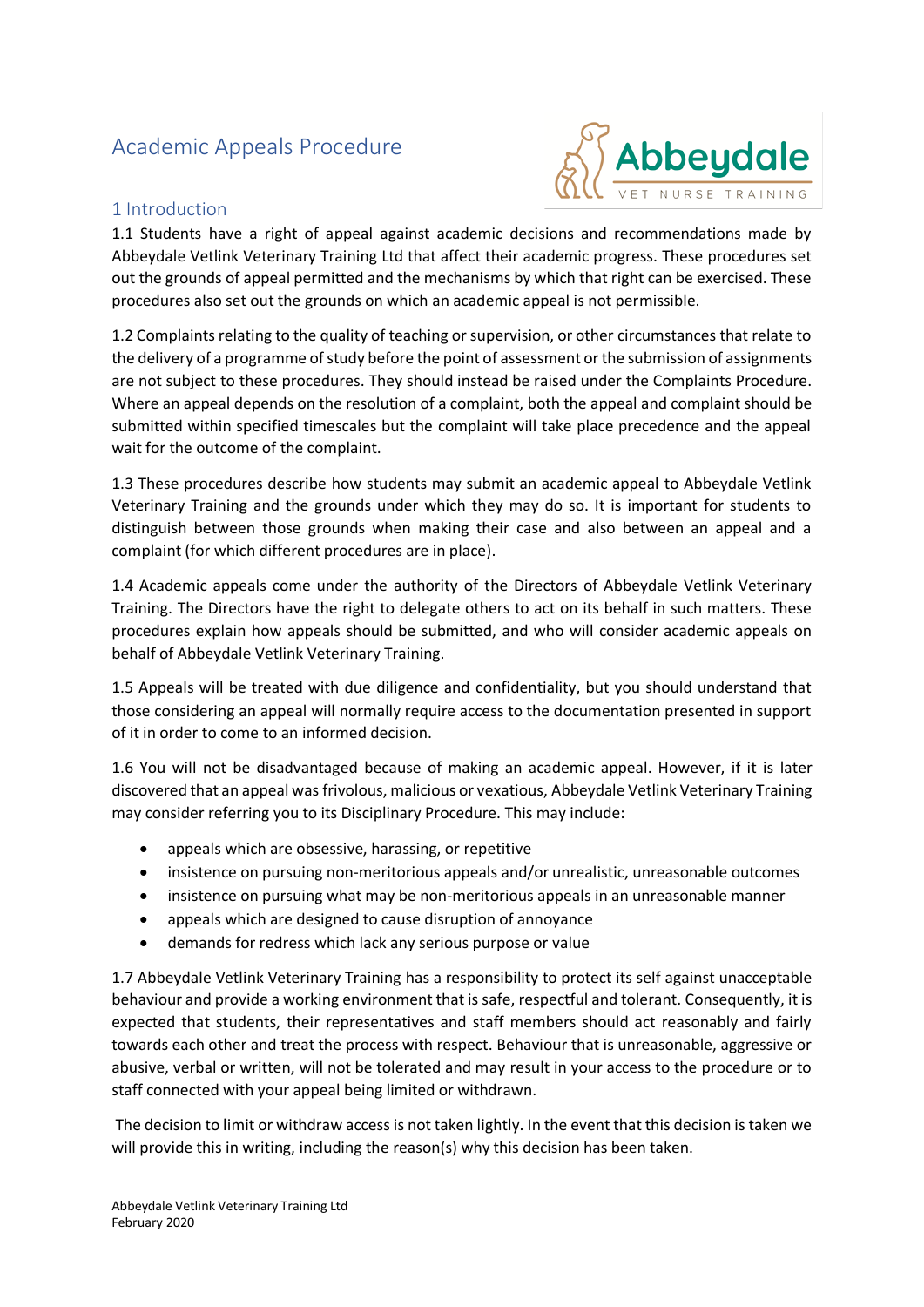In the event that your access to staff or to the complaints procedure is limited or withdrawn you may appeal the decision by submitting your grounds in writing to the Directors who will review the appeal with an approved impartial external body. The Directors (or their nominee) will request copies of all documentation.

1.8 You should send copies of all relevant documentation with the Appeal against withdrawal of Procedure form.

## 2 Right of Appeal

2.1 Appeals may be made in respect of the following areas relating to the process of assessment:

- 1. a formal assessment result
- 2. a decision consequential to an academic failure (e.g. termination of registration)
- 3. a decision consequential to unsatisfactory academic progress

2.2 For the following areas of potential dispute, separate procedures apply:

- 1. Equality and Diversity Policy
- 2. Complaints (see para 4.3 below)

2.3 The submission of an appeal will not be to the detriment of your academic position.

## 3 Grounds of Appeal

3.1 Grounds of appeal in relation to the areas listed under para 2.1 above are allowed as follows:

(a) Procedural irregularities in the formal conduct of an assessment or in reaching another academic decision; and/or

(b) Evidence of prejudice or of bias on the part of one or more examiners and/or markers.

### 4 Exclusions from Appeal

4.1 The following grounds cannot be considered as the basis for an appeal:

(a) Dissatisfaction with the academic judgment of the internal examiners and/or markers including the Board of Examiners (see 4.2);

(b) Dissatisfaction with the formative assessment of work by academic staff (i.e. marks that have no bearing on a student's formal progress). Such concerns should be raised through the Complaints Procedure;

(c) Matters of dispute that are dealt with under the Student Complaints Procedure (see also 4.3).

4.2 The inclusion of an independent element in the assessment of work through internal second marking (or single marking and moderation internally or externally) is normally sufficient to refute the argument that there have been inadequate checks on the accuracy and appropriateness of the marking, and to preclude an appeal on the ground of prejudice and bias.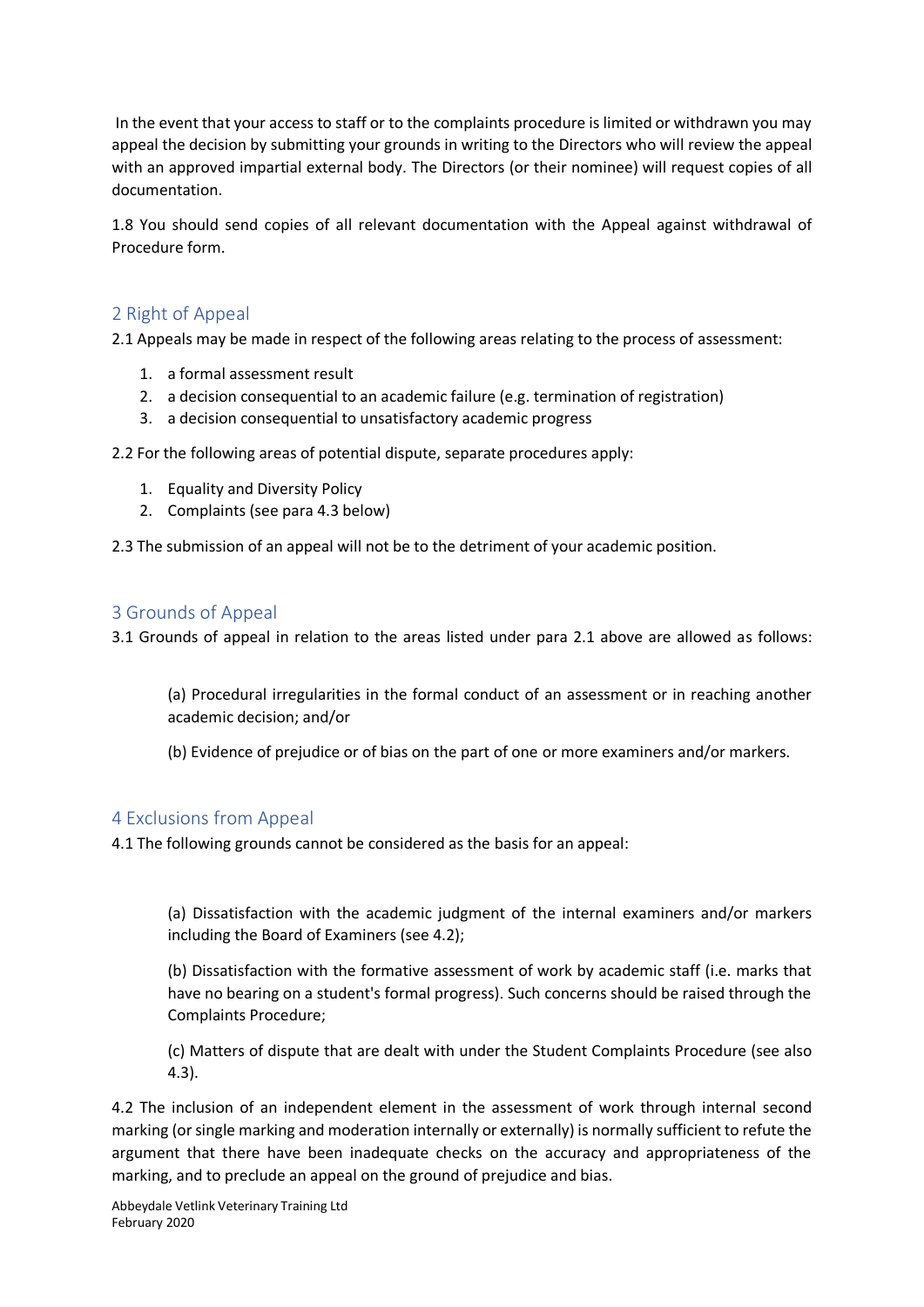4.3 You should note that complaints relating to the quality of teaching or supervision, or other circumstances that relate to the delivery of a programme of study before the point of assessment or the submission of a thesis or dissertation, are not subject to these procedures. They should instead be raised under the Complaints Procedure.

4.4 Academic appeals submitted outside of the timeframe set out in 6.1 will normally be excluded from consideration unless you can present reasonable grounds for why the appeal was not submitted within the normal deadline.

4.5 You should be aware that anyone making unwarranted and unsubstantiated allegations concerning the reputation or conduct of members of staff may be subject to disciplinary proceedings.

## 5 Responsibilities of Students

5.1 You should note with care the time constraints outlined in these procedures. You are responsible for compiling documentation in support of an appeal.

5.2 The appeals procedure is principally for the use of individual students. Where however the issues raised affect a number of students, they may submit an appeal as a group. To do so, they will need to identify one of their number to act as a spokesperson. It will be the spokesperson who will act on behalf of the group and normally only the spokesperson will attend meetings on behalf of the group. At each of the formal stages, each member of the group must sign the statement of the appeal for it to be accepted as a valid group appeal.

5.3 Exceptionally, where a group wishes to appeal but no individual is willing to act as the group's spokesperson, its members may collectively ask the Students representative at Abbeydale Vetlink Veterinary Training to act on their behalf.

5.4 It is your responsibility to inform the Directors in writing and without delay of any circumstances that you think may have affected your performance in an assessment. These will be considered and judgements made.

5.5 You are reminded that for the disclosure of assessment results, you have access to your marks through the academic year. General feedback on your performance should be offered by the Abbeydale Vetlink Veterinary Training, thereby possibly reassuring you of the appropriateness of the outcome of an assessment.

5.6 You should be aware that your appeal will be considered on the evidence that you submit. You should ensure that all relevant evidence which you wish to be considered is submitted with your application. Abbeydale Vetlink Veterinary Training will not gather evidence on your behalf.

### 6 STAGE 1: APPEAL

6.1 A formal appeal must be submitted using the Appeal Form to the Directors (or their representative within 10 working days of being notified of an academic decision relating to paragraph 2.1. All supporting evidence should be attached to the form. Where possible you should indicate what remedy you seek.

6.2 Colleges should normally aim to resolve an academic appeal within 30 calendar days of receipt of the appeal, or otherwise inform you of the expected delay.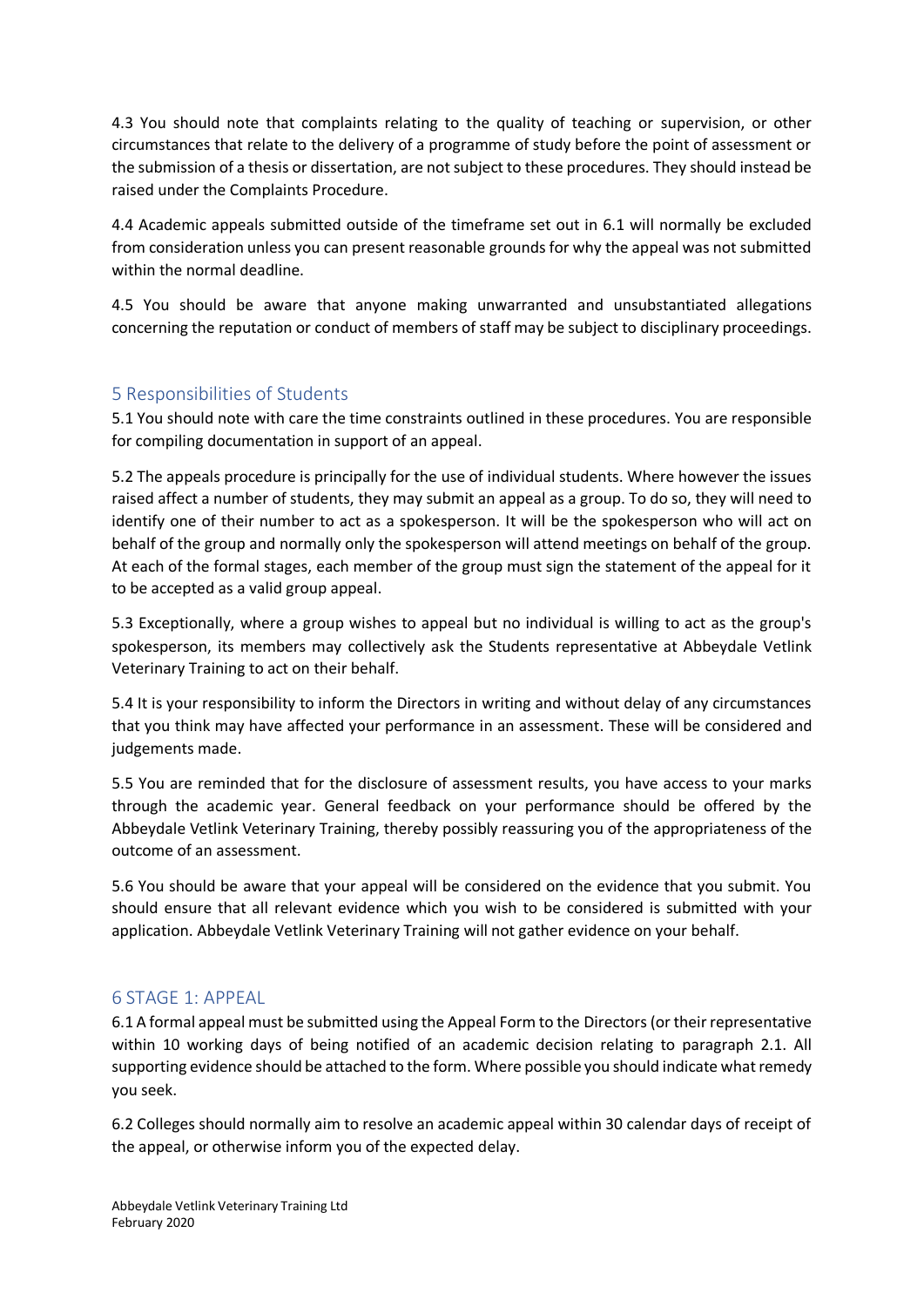6.3 On receipt of the appeal the Director or nominated representative shall decide whether you have presented a prima facie (the meaning of which is to be read as'on the face of it') case for appeal as set out under 3.1. Should an appeal materially involve the Director, another senior member of staff of the College will consider the case.

6.4 If no prima facie grounds for appeal are found, the Director or their representative can dismiss the appeal, informing you in writing of the reasons for doing so. Colleges should aim to fully address all issues raised in the student's Stage 1 appeal in their response letter.

6.5 If the Director/representative decides that there is a prima facie case for appeal, the case will be investigated by a College appeal panel consisting of the external representative and Director. The majority of the panel should not be materially involved in the substance of the appeal. The student will be sent a copy of the minutes of the meeting.

6.6 If the panel upholds the appeal, the case will normally be referred to the Directors. In most cases, this could be achieved via electronic means. Care should be taken to ensure student confidentiality and equity in the treatment of marks.

6.7 The Directors will normally inform you of the outcome of the consideration.

## 7 STAGE 2: ACADEMIC APPEAL COMMITTEE

7.1 An appeal will only be accepted if:

(a) you submit further material circumstances which could not reasonably have been expected to have been submitted for consideration to a College appeal panel during the Stage 1 process;

(b) there is evidence of procedural irregularity during the Stage 1 process;

(c) there is evidence of bias during the Stage 1 process;

(d) the decision reached during the Stage 1 process is one that no reasonable body (properly directing itself, and taking into account all relevant factors) could have arrived at.

7.2 You should submit a Stage 2 Appeal to the Directors by sending an Academic Appeal Form together with a written statement detailing the grounds for appeal (reference Paragraph 7.1) within 10 working days of being notified of a Stage 1 Academic Appeal decision. You should also enclose a copy of your Stage 1 appeal and any correspondence from the College in respect of their decision.

7.3 Abbeydale Vetlink Veterinary Training should aim to resolve an academic appeal within 30 calendar days of receipt of the appeal, or otherwise inform you of the expected delay.

7.4 A nominated representative will consider whether there are prima facie grounds for considering the case before a Committee of Academic Appeal.

7.5 If no prima facie grounds for appeal are found, Directors will dismiss the appeal, informing you in writing of the reasons for doing so.

7.6 If it is decided that there are prima facie grounds for a stage 2 appeal, a nominated representative will arrange for a (non standing) appeal to be convened.

7.7 Appeal will normally only consider the appeal against the grounds specified in 7.1 and will not take the form of a re-hearing of the original appeal except in so far as is necessary to decide the merit of the appeal.

Abbeydale Vetlink Veterinary Training Ltd February 2020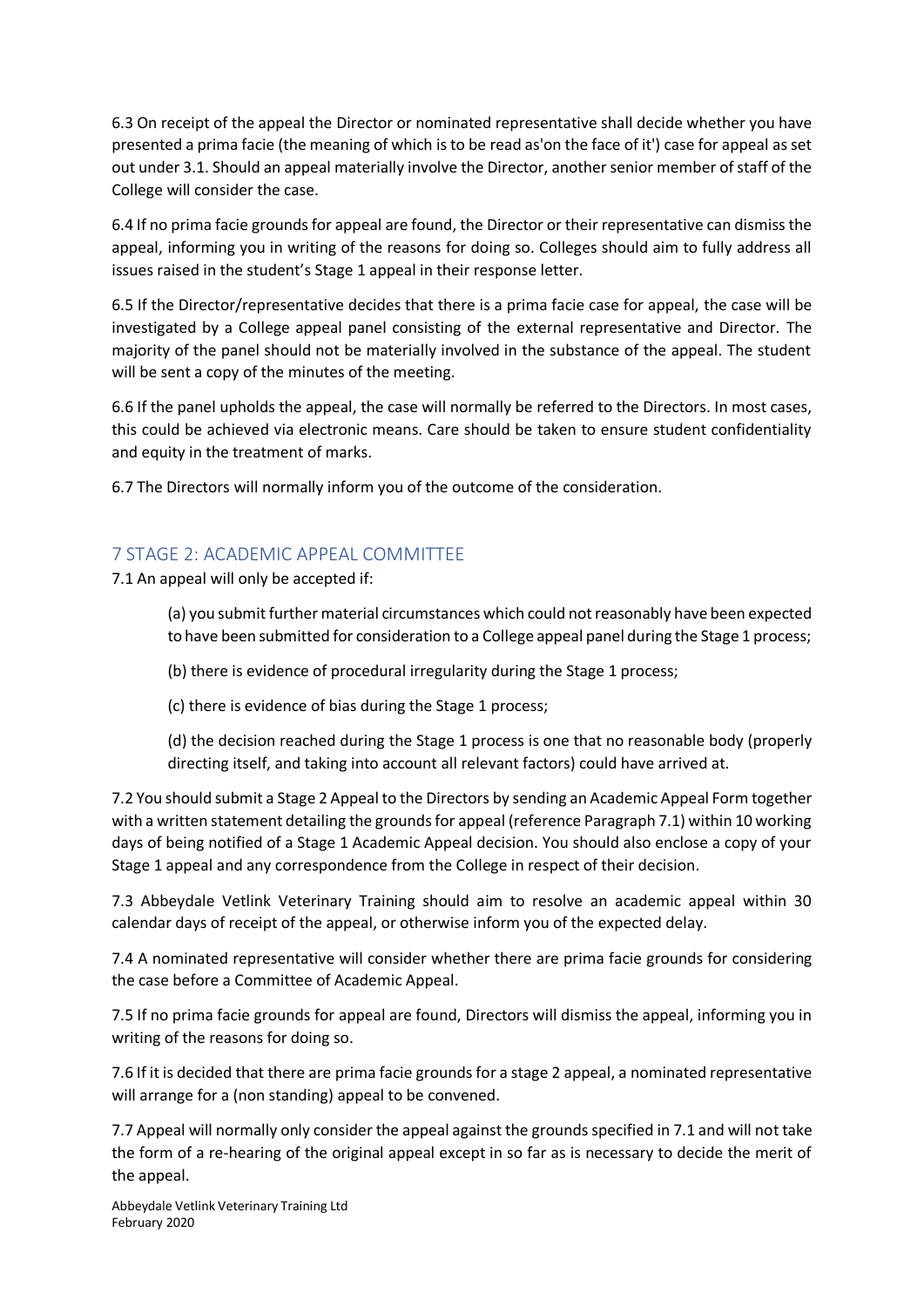## 8 STAGE 2: ACADEMIC APPEAL COMMITTEE PROTOCOL

8.1 No person shall serve as a member of the academic appeal who is also associated with your programme of study.

8.2 You will be informed of the date of the meeting at least 5 working days in advance. You may choose to attend the meeting but the representative may also hear a case in your absence. You may attend the meeting in person or via telephone or other electronic means.

8.3 You may be accompanied by a colleague or friend, normally a member of Abbeydale Vetlink Veterinary Training. You must inform the representative of the name of anyone you wish to accompany you at least 5 working days before the meeting. The person accompanying you may speak on your behalf with the agreement of the Chair.

8.4 Copies of all documents to be considered will be circulated to you and to the Appeal Committee at least five working days before the meeting.

8.5 The meeting will begin with private discussions by the appeal representative to clarify matters of process.

8.6 You and the Director will be invited to join the meeting. You will first be invited to present your statement about the case. The Committee will then question you about your case. The Director will then be invited to present a statement for the College. Any other relevant parties who have been called to attend the meeting (eg academic or other staff) will then be invited to give their testimony and answer questions put to them by the Committee.

8.7 The Committee will then retire to consider their verdict on the case. The Committee, having heard the evidence, may uphold the appeal, partially uphold or reject the appeal. The decision reached by the Committee will be final.

8.8 Such a decision may include a recommendation to annul a decision of the Directors and substitute it with an alternative decision.

8.9 The Appeal Committee will keep a record of its deliberations and decisions and submit a report to the Directors. You will be notified in writing of the Committee's decision and the reasons for it, within five working days of the meeting.

## 9 Appeals against decisions made under the Code of Good Practice - Unsatisfactory Progress

9.1 You should submit an Academic Appeal Form – to the Directors detailing your grounds for appeal within 10 working days of being notified of the final decision.

9.2 An appeal will only be accepted if

(a) you submit further material circumstances which could not reasonably have been expected to have been submitted for consideration by Abbeydale Vetlink Veterinary Training at an earlier stage;

(b) there is evidence of procedural irregularity;

- (c) there is evidence of bias;
- (d) the decision reached is wholly unreasonable in all the circumstances.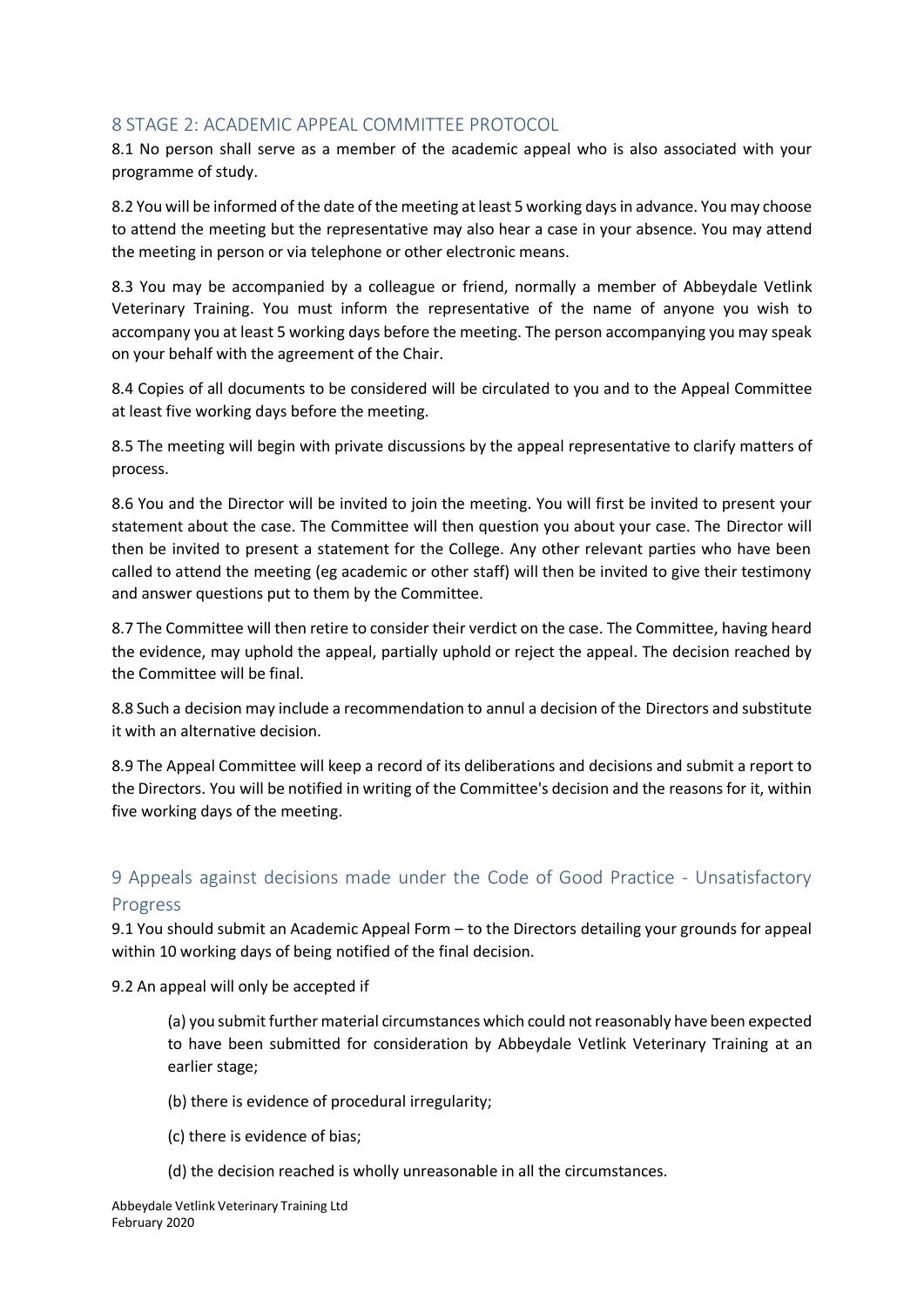9.3 Abbeydale Vetlink Veterinary Training aims to resolve your appeal within 30 calendar days of receipt or otherwise inform you of the expected delay.

9.4 An external representative who has not previously been involved in the case will consider whether there are grounds for appeal.

9.5 The external representative may either uphold the appeal, dismiss the appeal or refer the matter to the Directors.

9.6 If the appeal is dismissed, this exhausts the colleges internal appeals process and a Completion of Procedures letter will be issued which will contain details of an Independent Adjudicator.

## 10 Completion of Abbeydale Vetlink Veterinary Training Academic Appeal Process

10.1There are no other appeal procedures beyond those stages detailed above. If you are not satisfied with the outcome after the completion of the University's procedure, you can apply to the appointed Independent Adjudicator

#### 11 Annual Report

11.1 Each year a report will be prepared detailing general matters or issues arising from recent academic appeals.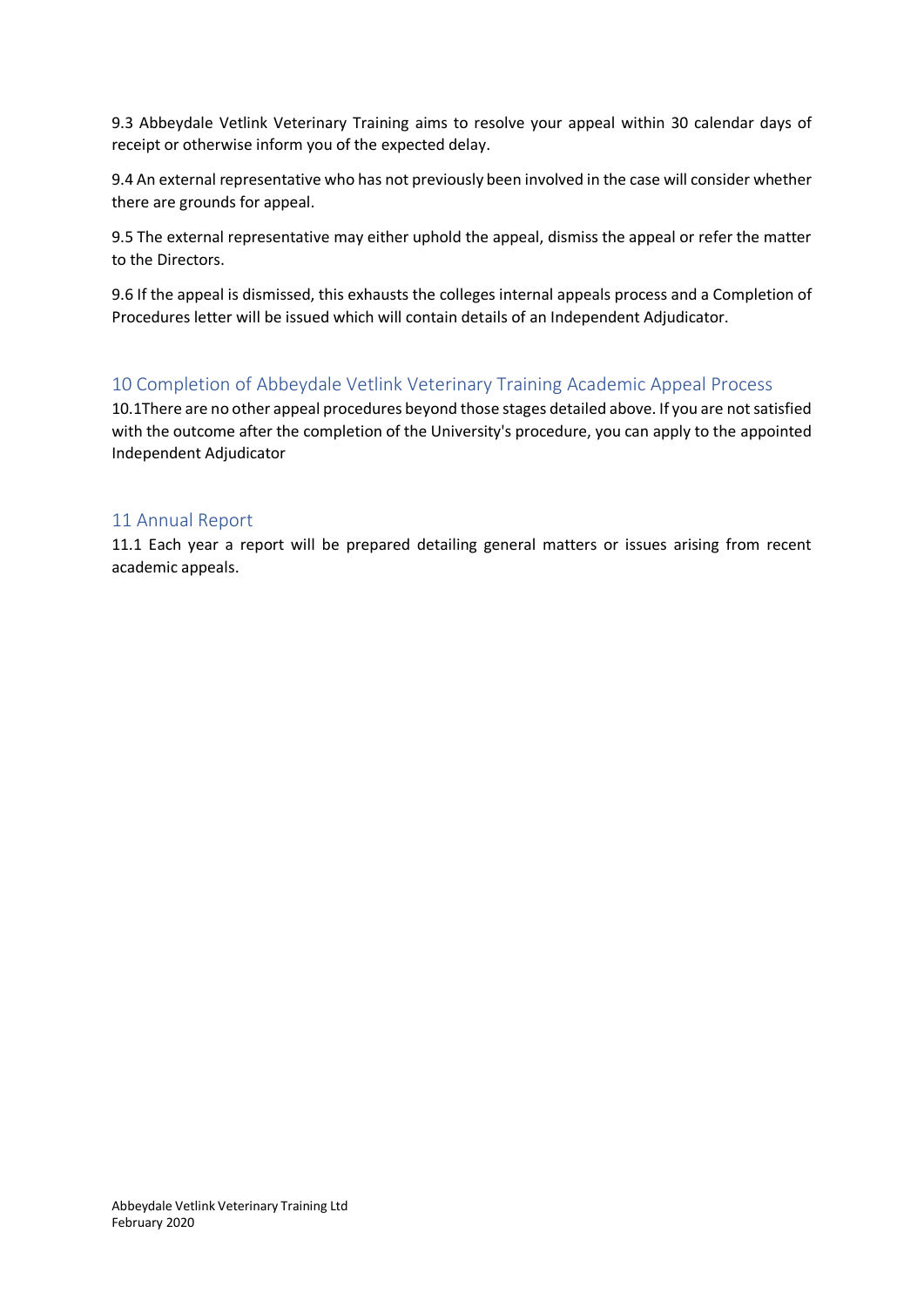# Academic Appeals Procedures: Appeals Form

The completion and submission of this form initiates the **formal** Academic Appeals Procedure. Before submitting a formal appeal, you should discuss the matter with your personal tutor, programme director or other appropriate person at the College to understand better the reason for the result or decision against which you wish to appeal and to seek to resolve the matter **informally**. If the matter remains unresolved, you may invoke the formal Appeals Procedure.

#### Important notes:

You may only appeal on your own behalf. An appeal submitted by a third party will not be accepted unless accompanied by written authorisation from you.

The Appeal Form must be submitted to the Directors within 20 working days.

[Note: In the case of refusal to allow a student permission to take an examination on the grounds of unsatisfactory work and attendance, the appeal must be submitted within **10** working days of notification of the decision to allow sufficient time for the appeal to be considered.]

### About You:

| Full Name:                    |            |
|-------------------------------|------------|
| <b>CQ Enrolment Number:</b>   |            |
| <b>RCVS Enrolment Number:</b> |            |
| Programme of Study:           |            |
| Year of Study:                |            |
| Address for correspondence:   |            |
|                               |            |
|                               |            |
|                               |            |
|                               |            |
| Tel no:                       | Mobile no: |
| E-mail:                       |            |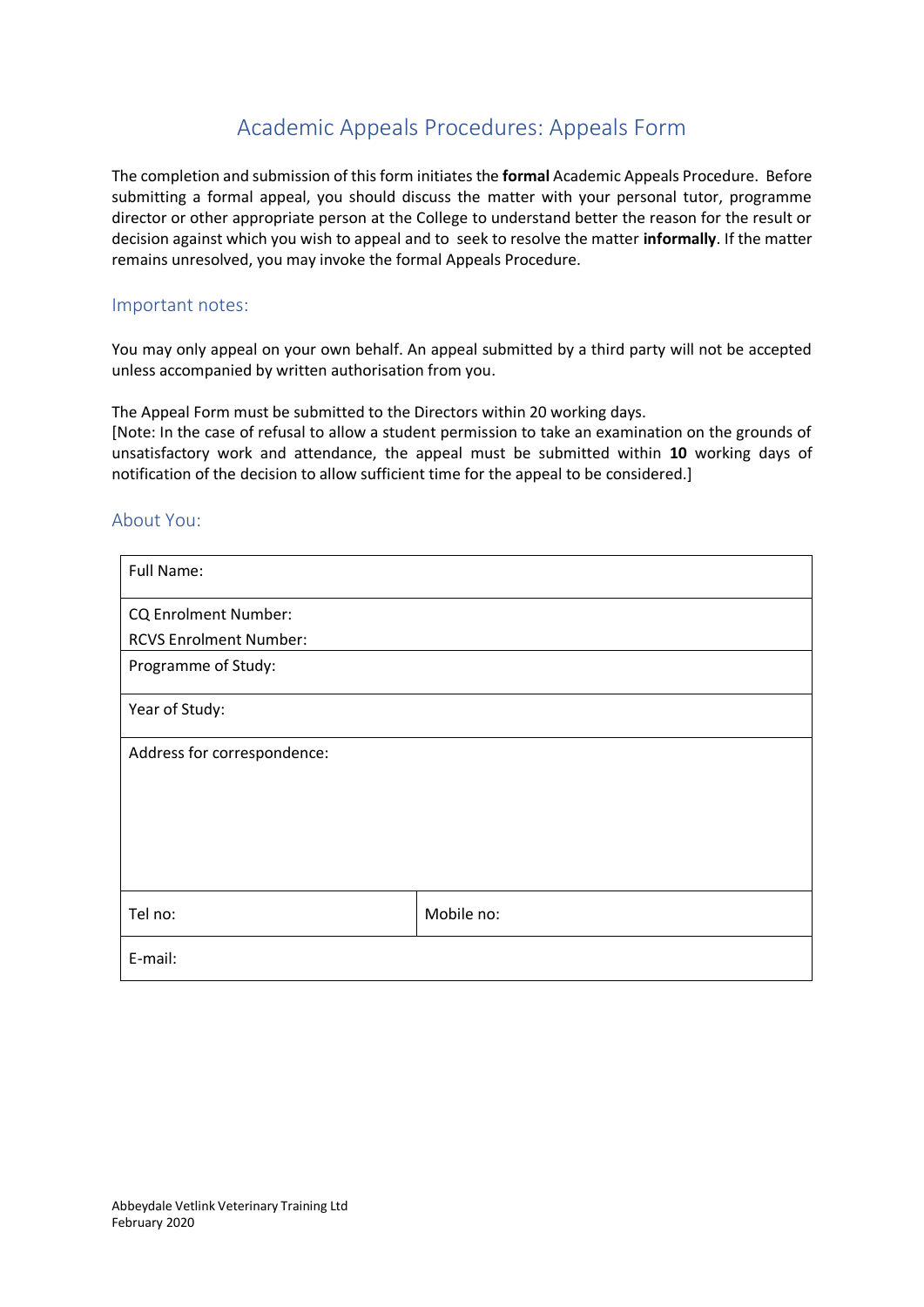## 1. About Your Appeal

Please indicate stage of Appeal

Stage 1 $\Pi$ 

Stage 2  $\Box$ 

a) Please state the decision against which you are appealing (eg exclusion, requirement to resit year etc):

b) Please tick the box(es) below to indicate on what grounds you are appealing:

*An appeal which questions the academic or professional judgement of those charged with the responsibility for assessing a student's academic performance of professional competence will not be permitted. This means that you may not challenge marks or grades awarded unless you believe that they may have been affected by factors under i-iv below.*

(i) There exists or existed circumstances affecting the student's performance of which, for a credible and compelling reason.

**Please explain here any credible and compelling reasons with supporting documentation as to why this information was not made available prior to the decision being made.**

**(continue on a separate sheet if necessary):**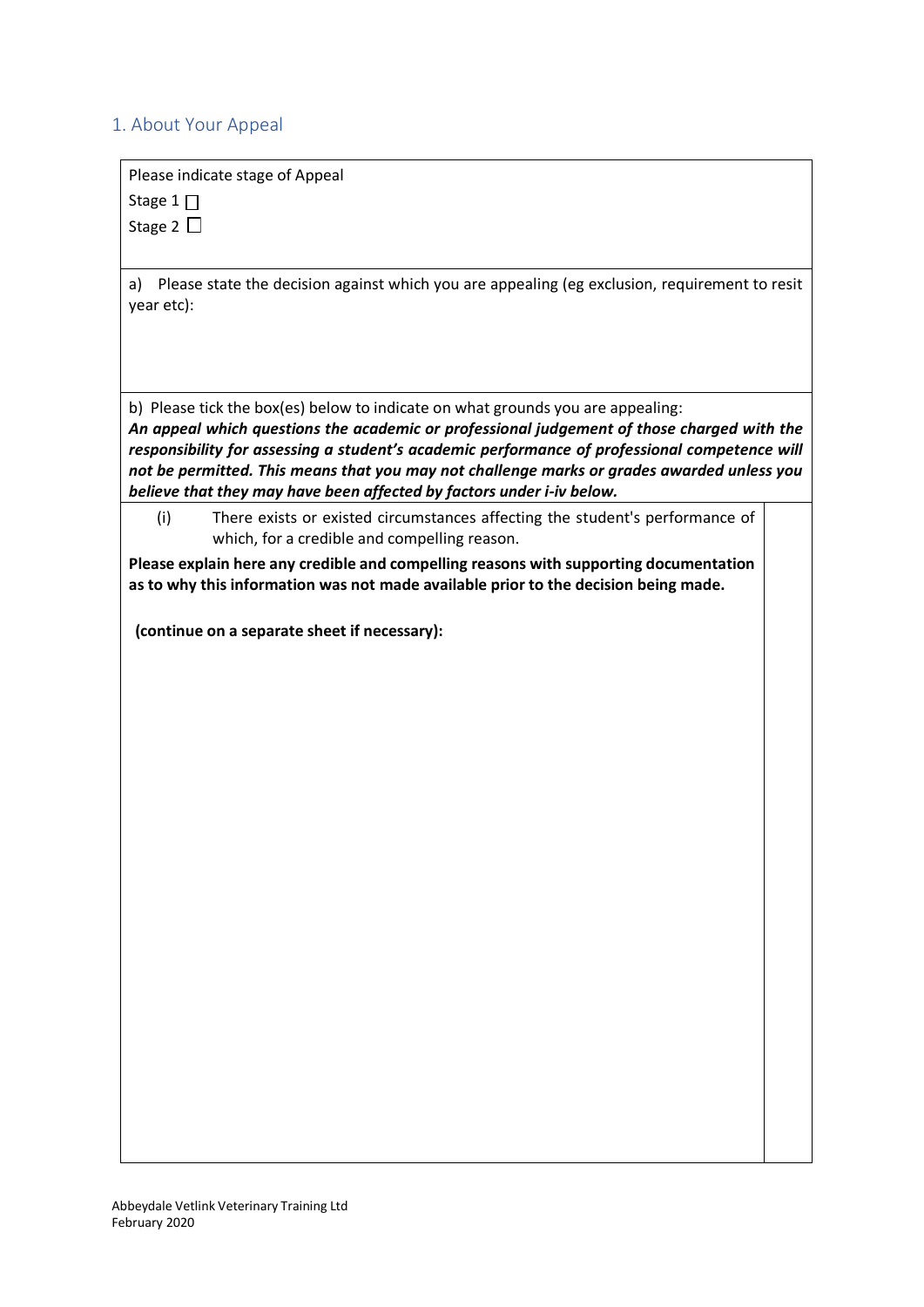- (ii) There has been a material administrative error or procedural irregularity in the assessment process or in putting into effect the regulations for the programme of study of such a nature as to cause significant doubt as to whether the decision might have been different if the error or irregularity had not occurred.
- (iii) There is evidence of prejudice or bias or lack of proper assessment on the part of one or more of the assessors/examiners.
- (iv) The supervision or training in respect of research for an assignment or equivalent work was unsatisfactory to the point that your performance was seriously affected.

 Note: if students wish to appeal on such grounds but the supervisory concerns arose significantly before the assessment result against which they are appealing, and without it having been raised in writing with the Collegel before the appeal, the student must provide credible and compelling reasons for only raising these concerns at appeal

c) Please give details of your appeal here, including the date of the matter under appeal arising and your desired outcome (continue on a separate sheet if necessary).